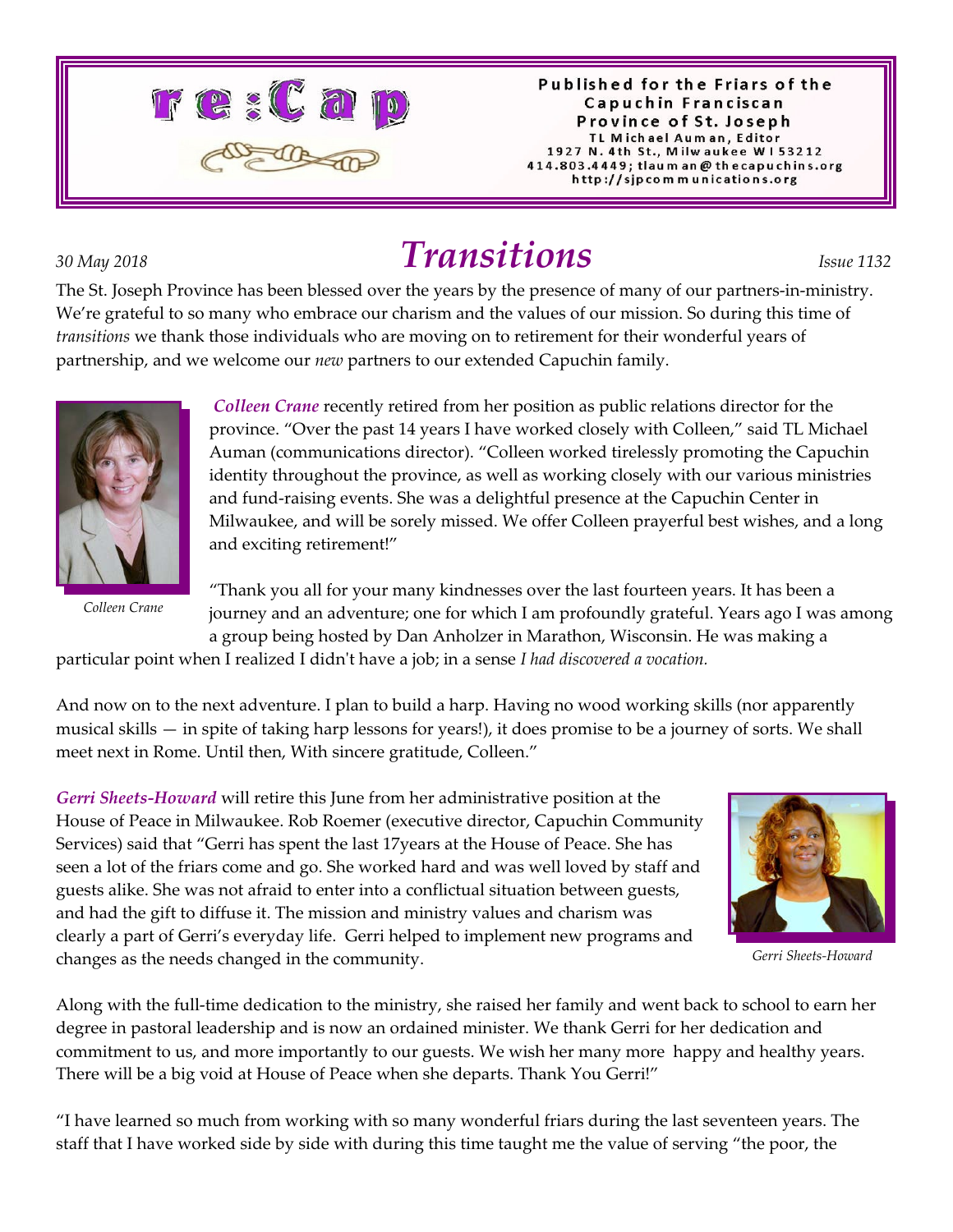hungry, and the homeless." I have been greatly inspired by the dedication of numerous volunteers who serve at both sides. Countless guests have taught me patience, humility, grace, tenacity, and ingenuity as they navigate the perils of poverty. It has been through many interactions with our guests that completely transformed me to become a mission-focused woman.

"I would like to thank the Province of St. Joseph for being such a great example of compassion, hospitality, inclusiveness, and commitment to the poor. I have learned much more than could be included in this note. I will forever be grateful for the support, encouragement, and prayers of friars that I have had the opportunity to work with over the years. I never would have imagined that as a young girl, whose father sought help from Booker Ashe on many occasions, would one day have the great privilege to work and serve at the House of Peace. Gratefully, Gerry Sheets-Howard."



*Zoy Garibay and Shirley Horn*

*Shirley Horn* has served the St. Lawrence Seminary community for *over 50 years* in one capacity or another. A native of Mount Calvary, Wisconsin, Shirley first worked for several years in the seminary's vocation office before moving on in 1974 to the position in which she served until her recent retirement. As an administrative assistant and associate business manager, Shirley Horn had a very long list of responsibilities and tasks, which she went about cheerfully and quietly, and interacted with staff, friars, and anyone else who happened to stop by her office. As anyone on the SLS staff knows, Shirley could easily problem-solve, offer suggestions and often simultaneously, take phone calls, schedule service calls, unjam the copy machine and wade through a complex tangle of insurance issues, department budgets, and tax questions. After the 2014 St. Joseph Hall fire, she was instrumental in keeping the business office operating, as well as reassembling thousands and thousands of pages of records either lost or

damaged in the fire. When people make a job look easy, it's because they have worked for it for years and know how to do it like no one else.

Sometimes, we take for granted people who have worked for so long in a certain position. We assume they will always be there. We sometimes forget to say thanks for a job well done and for constant service, as well as for their demeanor, humor, and approachability. *Thank you, Shirley!*

*Tim Hinkle* has joined the province as public relations director, and is assuming the responsibilities of the office from Colleen Crane.



*Tim Hinkle*

Tim comes to us from the Archdiocese of Detroit, where he served in the communications department directing social media, branding, web and video productions. He was part of the team from the archdiocese providing public relations and marketing support for the beatification of Solanus Casey at Ford Field last fall.

Tim is currently completing a master of science in communications from Northwestern

University with an expected graduation in August 2018. Pastimes include biking, running and performing ongoing renovations to his century-old house in Detroit. He is a member of the Cathedral parish in Detroit. Tim is based at the Solanus Casey Center in Detroit. *Welcome, Tim!*

*Hannah Costello* began as the new manager of human resources on 1 May. She will eventually be working with all province ministries and employees to address HR needs. Hannah is excited to be here because in this position she will be able to utilize her varied

*Hannah Costello*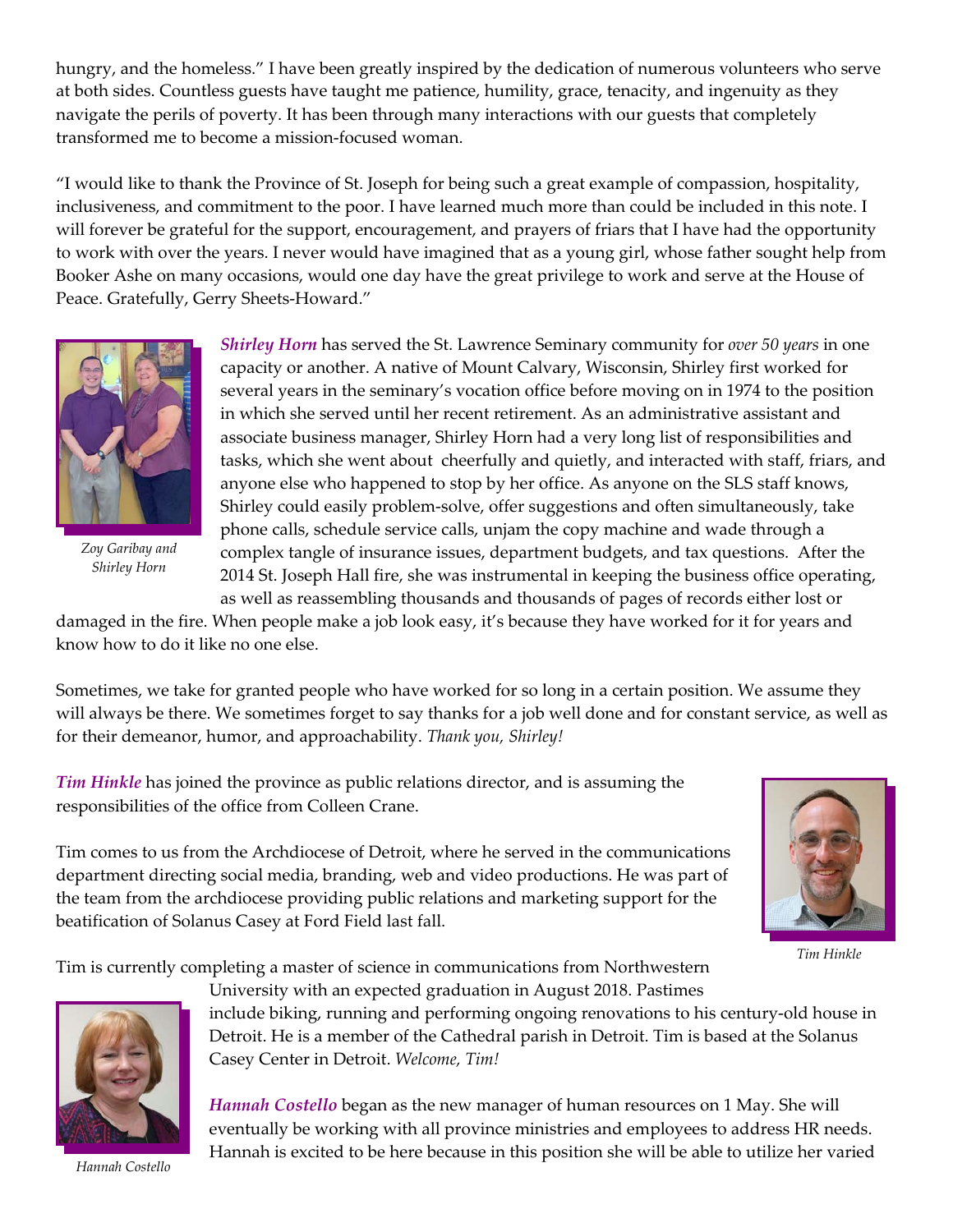experience and skills. After receiving her undergrad from Wayne State University, Hannah received her masters degree in HR administration. She is also certified as a senior HR professional. During her previous employment, she worked in manufacturing, nonprofit and as an account manager for employee benefits.

During her free time, you will find Hannah playing her clarinet with the Warren Concert Band. She may have free tickets to some concerts, so do not hesitate to ask! During the summer, you will find Hannah and her husband Dave, tent camping or golfing. *Welcome, Hannah!*

#### *Solanus Casey Cause is Alive and Well!*



*Richard Merling (center) with Larry Webber meeting the pope.*

Recently Larry Webber and Richard Merling were in Rome to present several potential cases for the miracle required for the canonization of Solanus Casey. They were able to meet Pope Francis at his weekly audience and present him with information about Solanus. *The cause for the canonization is alive and doing well.*

30 July 2018 will be the first celebration of the memorial of Solanus Casey. Resources in English and Spanish for the Eucharist and Liturgy of the Hours are available, including a hymn text. You can access those materials here:

http://www.sjpcommunications.org/images/uploads/documents/SolanusJuly30.pdf

### *Blessing of the Fields*

The "Holyland" (Mt. Calvary WI area) parishes celebrated the feast of St. Isidore the Farmer with an annual blessing of the fields of farmers. Joseph Mattathil (assoc. pastor) along with the two parish secretaries — Lori Lemke and Tammy Horn, Gary Wegner (pastor), Karen Abler, and Sisters Jenada and Stephan.



*Joseph Mattathil blesses the fields in the "Holyland"*

#### *Remembering Those We Lost*

People come and go in our lives. "In my seven

years at Capuchin Community Services, I've seen a lot of people pass through both House of Peace and St. Ben's," said Rob Roemer, executive director. "Guests, staff, donors and volunteers. While some guests have been here for many years coming to use our services, others come in and out of our lives for a short time. They still leave a significant mark. During the month of May, we gathered at St. Ben's to remember all the homeless who have died in the past year (27 to date). They each had their own story. Some were quiet and went about their own business, never

really opening the door to allow others to come to know them. They were important to the character of the ministry. They leave us with a sadness that we never got time to really know them."

"Many who never knew any of those who died in the last year came to light a candle and remember the names of each of those who died alone on the streets. They deserve to be loved and remembered. Their lives mattered and they left an impact on us, whether they were outgoing or quiet. Let us never forget those who think they are forgotten and invisible."